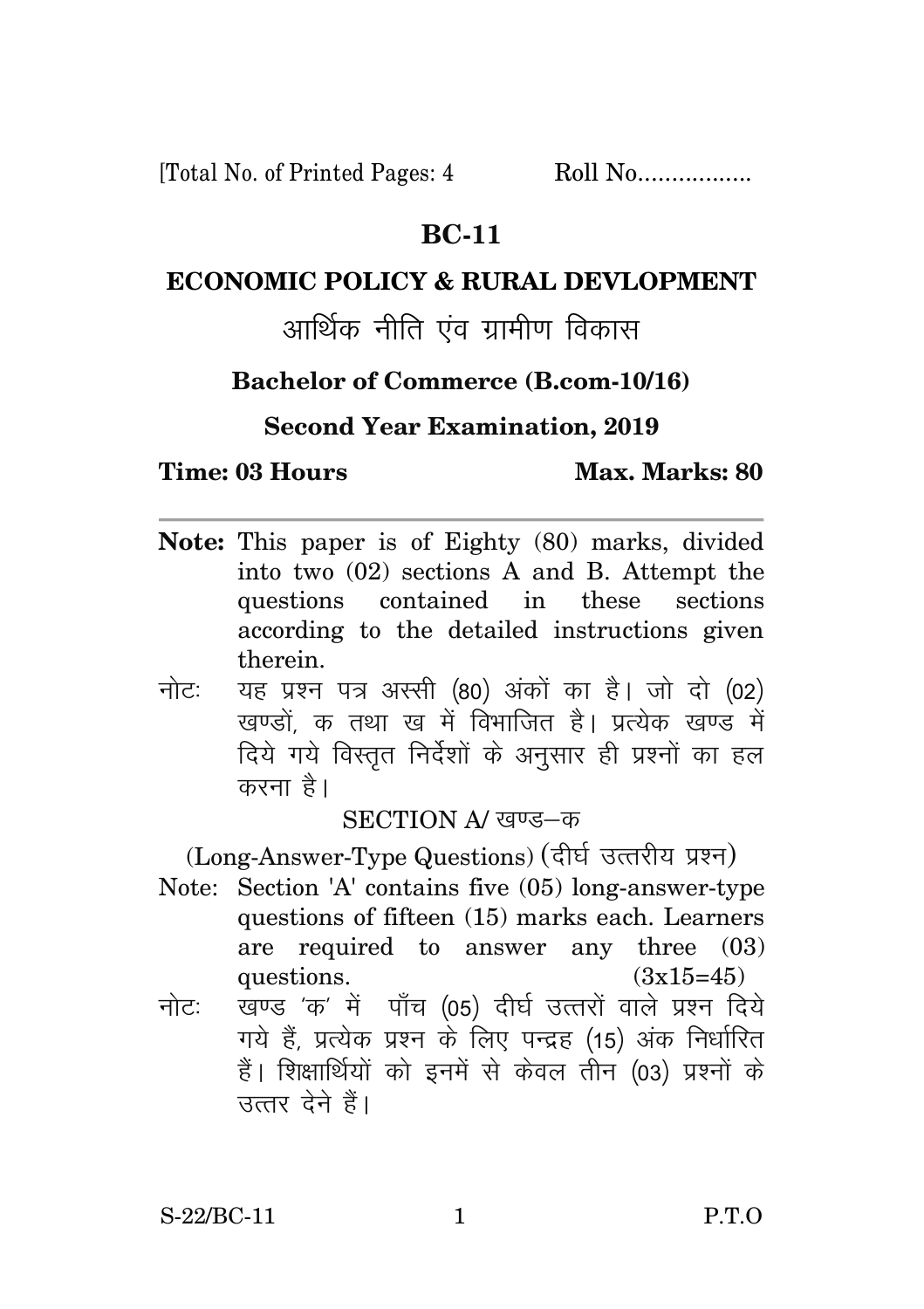- 1. Explain the role of government in India ofter introducing new economic policy? नई आर्थिक नीति लाग होने के बाद भारत सरकार की आर्थिक भूमिका को स्पष्ट कीजिए।
- 2. "Foreign trade is the engine of economic growth." Discuss this statement so as to bring out its importance for developing countries.  $^{\prime\prime}$ विदेशी व्यापार आर्थिक विकास का इंजन है। $^{\prime\prime}$  इस कथन का विकासशील देशों के आर्थिक विकास के सम्बन्ध में

3. Critically examine the main features of industrial policy of 1991. सन् 1991 में ओद्योगिक नीति की प्रमुख विशेषताओं की आलोचनात्मक समीक्षा कीजिए।

विवेचना कीजिये।

- 4. What is rural planning? Why it is important and explain elements of rural development. ग्रामीण नियोजन क्या है? ये क्यों महत्वपूर्ण है एंव ग्रामीण विकास के तत्वों की व्याख्या कीजिए।
- 5. What do you understand by globalization? How India affected by globalization? Is globalization good for India? वेश्वीकरण से आप क्या समझते हैं । भारत वेश्वीकरण से कैसे प्रभावित है? क्या वैश्वीकरण भारत के लिए अच्छा है?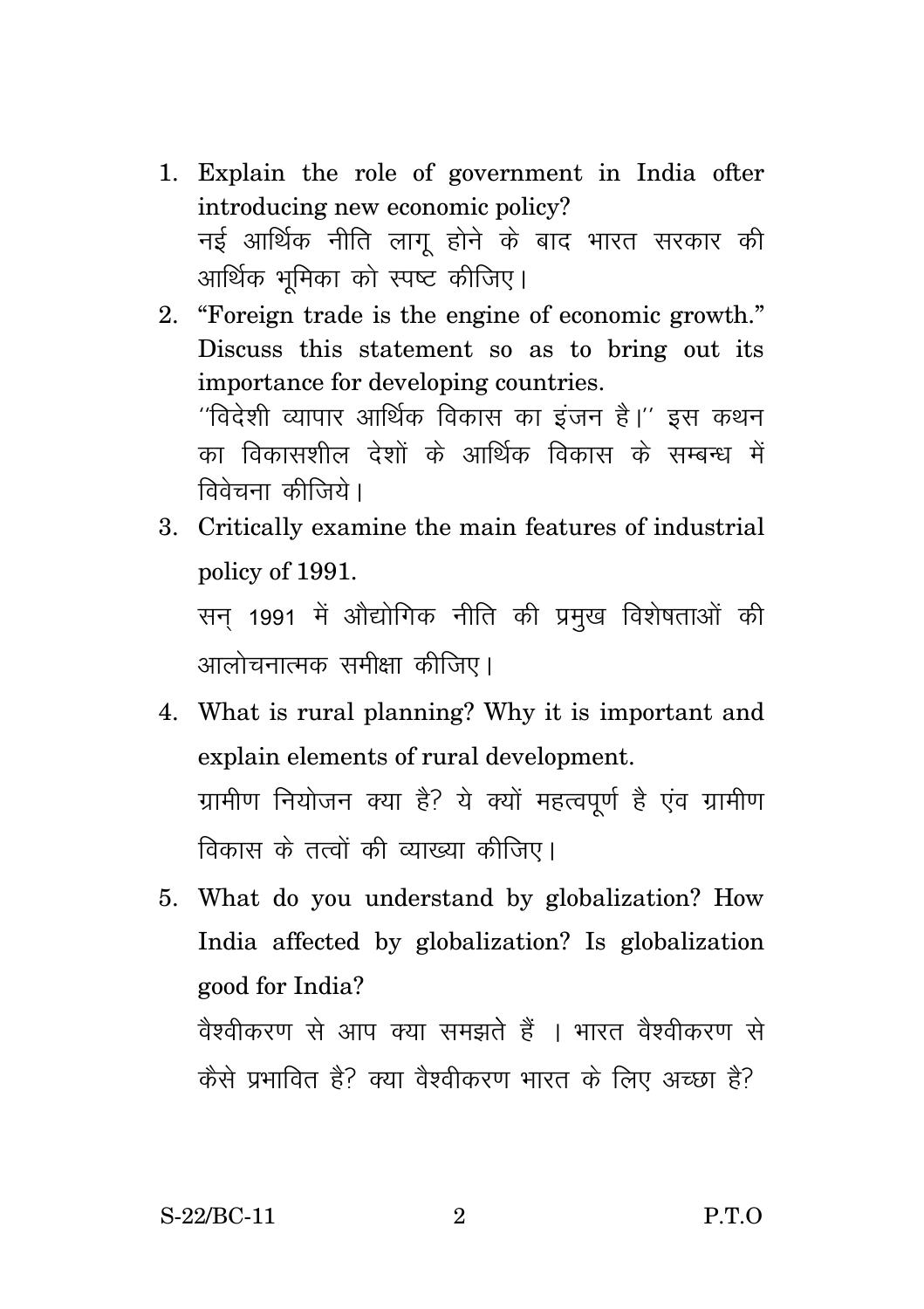#### **Section B** / खण्ड-ख

# (Short Answer Type Questions) (लघ उत्तरों वाले प्रश्न)

- **Note:** Section 'B' contains eight (08) short-answer type questions of seven (07) marks each. Learners are required to answer any five (05) question only.  $(5x7=35)$
- नोट: खण्ड 'ख' में आठ (08) लघु उत्तरों वाले प्रश्न दिए गये हैं, प्रत्येक प्रश्न के लिए सात (07) अंक निर्धारित हैं। शिक्षार्थियों को इनमें से केवल पाँच (05) प्रश्नों के सत्तर देने हैं।
	- 1. What do you mean by World Trade Organization?

विश्व व्यापार संगतन से आापका क्या तात्पर्य है?

2. What is White Revolution?

स्वेत क्रांति क्या हैं?

3. What do you mean by Devaluation?

अवमल्यन से आप क्या समझते हैं?

4. Write characteristics of Public Sector. सार्वजनिक क्षेत्र की विशेषताऐं लिखिए।